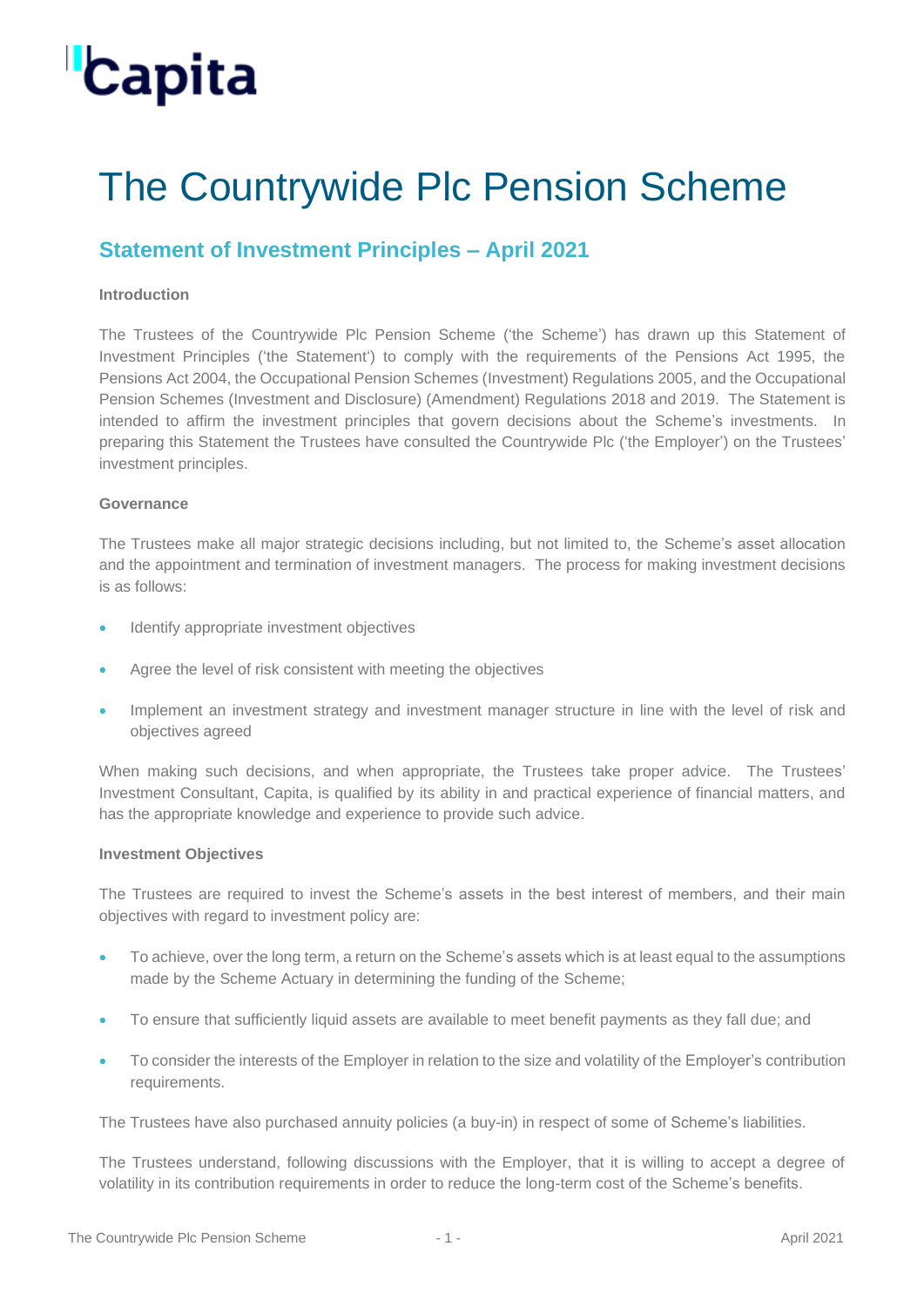#### **Risk Management and Measurement**

The Trustees are aware of and pay close attention to a range of risks inherent in investing the assets of the Scheme. The Trustees believe that the investment strategy provides for adequate diversification both within and across different asset classes. The Trustees further believe that the current investment strategy is appropriate given the Scheme's liability profile. The Trustees' policy on risk management is as follows:

- The primary investment risk faced by the Scheme arises as a result of a mismatch between the Scheme's assets and its liabilities. This is therefore the Trustees' principal focus in setting investment strategy, taking into account the nature and duration of the Scheme's liabilities.
- The Trustees recognise that whilst increasing risk increases potential returns over a long period, it also increases the risk of a shortfall in returns relative to that required to cover the Scheme's liabilities as well as producing more short-term volatility in the Scheme's funding position. The Trustees have taken advice on the matter and (in light of the objectives noted previously) considered the implications of adopting different levels of risk.
- The Trustees recognise the risks that may arise from the lack of diversification of non-insured investments. Subject to managing the risk from a mismatch of assets and liabilities, the Trustees aim to ensure the asset allocation strategy in place results in an adequately diversified non-insured portfolio. Due to the size of the Scheme's assets and recognising the need to diversify, non-insured investment exposure is obtained via pooled vehicles.
- The documents governing the managers' appointment include a number of guidelines which, among other things, are designed to ensure that only suitable investments are held by the Scheme.
- The Trustees recognise that, where appropriate, the use of active management involves a risk that the assets do not achieve the expected return. However, they believe this risk is outweighed by the potential gains from successful active management, in particular in regions or asset classes where this potential is greater than others. Therefore, the Scheme's assets are managed through a mixture of active and passive management which may be adjusted from time to time.
- The safe custody of the Scheme's assets is delegated to professional custodians via the use of pooled vehicles.

Should there be a material change in the Scheme's circumstances, the Trustees will review whether the current risk profile remains appropriate.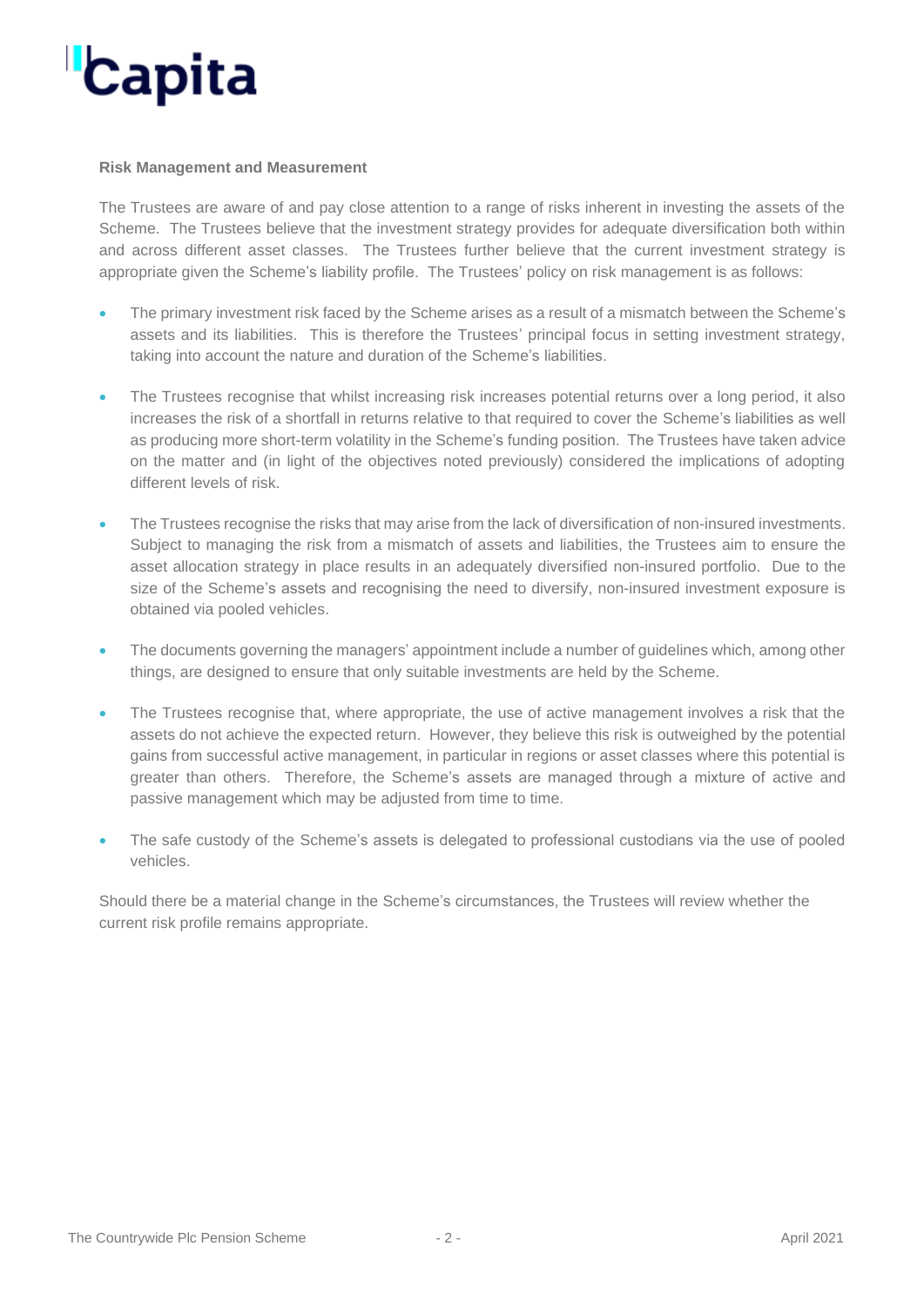#### **Investment Strategy**

Given their investment objectives the Trustees have purchased a bulk annuity policy from Pension Insurance Corporation plc ('PIC') in respect of the liabilities of all of the then-uninsured pensioner members as at October 2017. The bulk annuity policy remains an asset of the Scheme under the control of the Trustees and is not yet individually allocated to members.

The Trustees also hold another bulk annuity policy with American Life Insurance Company (acquired by MetLife Assurance limited, 'MetLife') which was purchased in 2010 to insure some of the pensions in payment. Benefits provided by the bulk annuity policy match the liabilities in relation to the members as defined at the time of purchase.

Given their investment objectives the Trustees have agreed to the investment strategies detailed in Appendix 1. The Trustees believe that the investment risk arising from the investment strategies is consistent with the overall level of risk being targeted.

The Trustees have adopted a dynamic approach to asset allocation. They have set triggers to change the asset allocation as the funding level increases. Full details are contained in a letter of variation signed January 2021. A summary of the triggers is shown in Appendix 2.

The Trustees intend to maintain an on-going programme to reduce investment risk relative to the liabilities of the Scheme over time and at a pace dictated by a combination of investment market conditions and funding levels.

De-risking involves changes to the balance between return seeking assets and liability-matching assets. However the timing and implementation of changes to the target allocation is not fixed but is designed to be dynamic and able to adapt to future market opportunities to accommodate de-risking by the Trustees.

The Trustees believe that the investment strategies and consideration of future de-risking programmes are appropriate for controlling the risks identified and meeting the required level of return to meet the funding objectives.

The Trustees will monitor the Scheme's actual asset allocation at least quarterly and will decide on a course of action. This may involve redirecting cash flows, a switch of assets, or taking no action. The Trustees will take into account advice from the investment consultant prior to making any decision. Further details on investment funds can be found in the Appendix.

#### **Expected Return**

The Trustees expect the return on assets to be consistent with the investment objectives and investment strategy outlined above.

The Trustees expect the Scheme's assets (including the buy-in policies) to generate a return, over the long term, of circa 0.3% per annum, net of expenses, above a portfolio of long-dated UK Government bonds – which are considered to change in value in a similar way to the Scheme's liability value. This expected return is driven by non-insured assets as buy-in assets are assumed to produce returns in line with gilts yields.

This expected return is a current 'best estimate' of future returns that has been arrived at given the Scheme's longer term asset allocation and in the light of advice from the investment consultant. The expected returns are likely to decrease if, and when, the required returns to obtain full funding on a self-sufficiency basis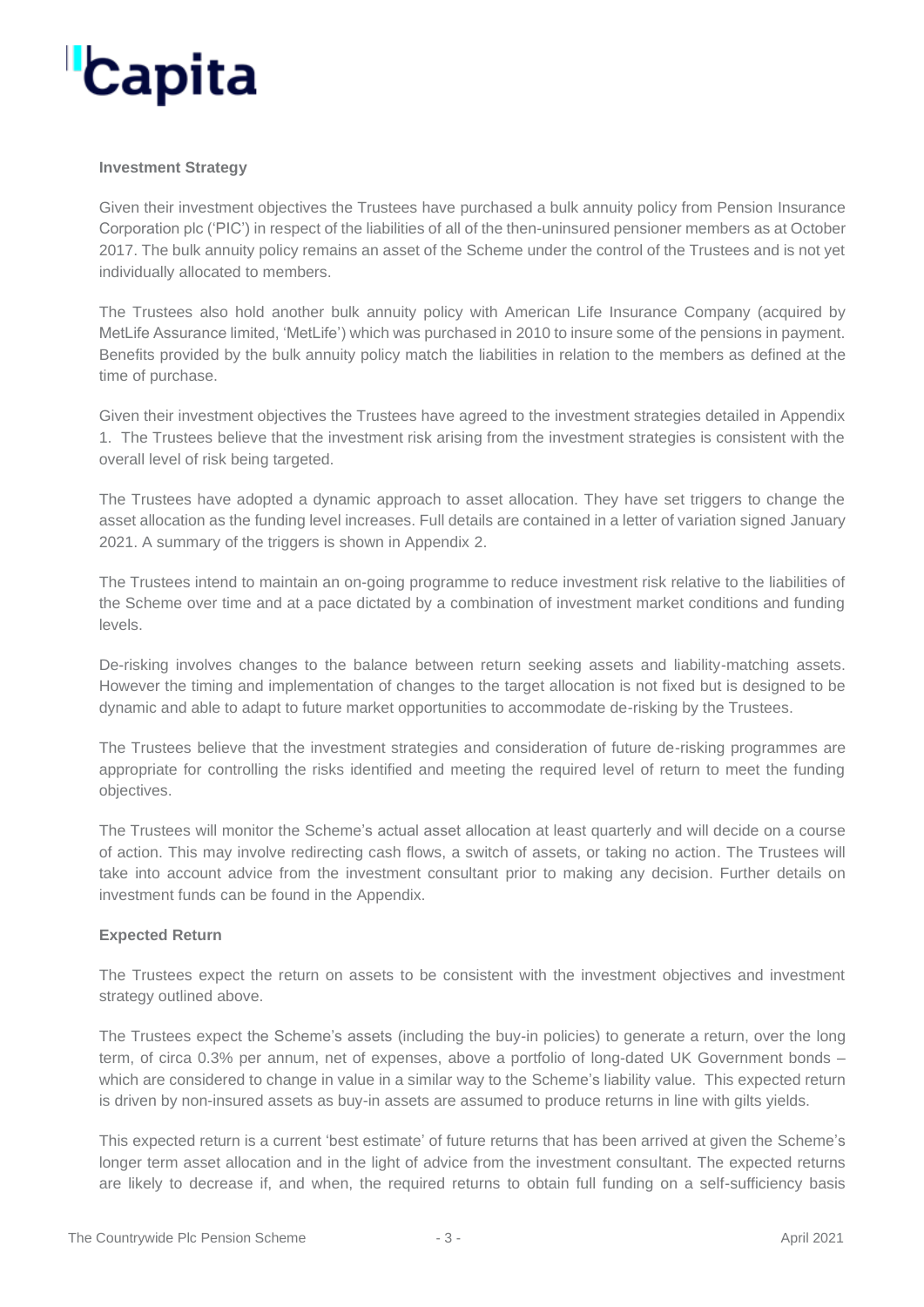decrease enough to cause a trigger to be reached and return seeking assets to be switched to liability matching assets.

The Trustees recognise that over the short term performance may deviate significantly from this long term expectation. This best estimate will also generally be higher than the estimate used for the actuarial valuation of the Scheme's liabilities. For this purpose, a more prudent estimate of returns will generally be used, as agreed by the Trustees on the basis of advice from the Scheme Actuary.

#### **Platform Provider**

The Trustees have appointed Legal and General Investment Management Limited ('the Platform Provider') to manage all of the assets of the Scheme. The Platform Provider is regulated under the Financial Services and Markets Act 2000. All decisions about the day-to-day management of the assets have been delegated to the Platform Provider via a written agreement, including the realisation of investments.

#### **Investment Mandates**

The Trustees have selected Legal & General Investment Management Ltd ('LGIM') and BNY Mellon Investment Management ('BNYM'), as the appointed Investment Managers ('the Investment Managers') to manage the assets of the Scheme via a single policy with the Platform Provider. The buy-in policies are managed by Pension Insurance Corporation ('PIC') and MetLife Assurance Limited ('MetLife'). The Investment Managers are themselves regulated under the Financial Services and Markets Act 2000. The details of the Scheme's investment manager mandates are set out in the Appendix.

The Trustees have rolling contracts with their investment managers.

The Trustees monitor the performance of their investment managers on a quarterly basis. This monitoring is contained in a report provided by their advisors.

The Trustees have set performance objectives, including time periods, consistent with the investment strategy set out in this statement.

#### **Investment Manager Remuneration**

The Trustees monitor the remuneration, including incentives, that are paid to their investment managers and how they reward their key staff who manage client funds, along with how the pay and incentives motivate employees who manage client funds.

As part of the monitoring that the Trustees carry out on a regular basis, they should ensure that this policy is in line with their investment strategy.

#### **Investment Manager Philosophy and Engagement**

The Trustees monitor the fund managers' assessment of the business invested in over the medium to longterm and considers whether this is a holistic look at all relevant aspects of performance (i.e. does it look beyond purely accountancy measures). The Trustees must consider if the fund manager is incentivised to make decisions on a short-term basis or on a medium to long-term basis and does this coincide with the business assessments. The Trustees must be conscious of whether the fund manager is incentivised by the agreement to engage with the investee business and to what extent does any engagement focus on improving medium to long-term performance.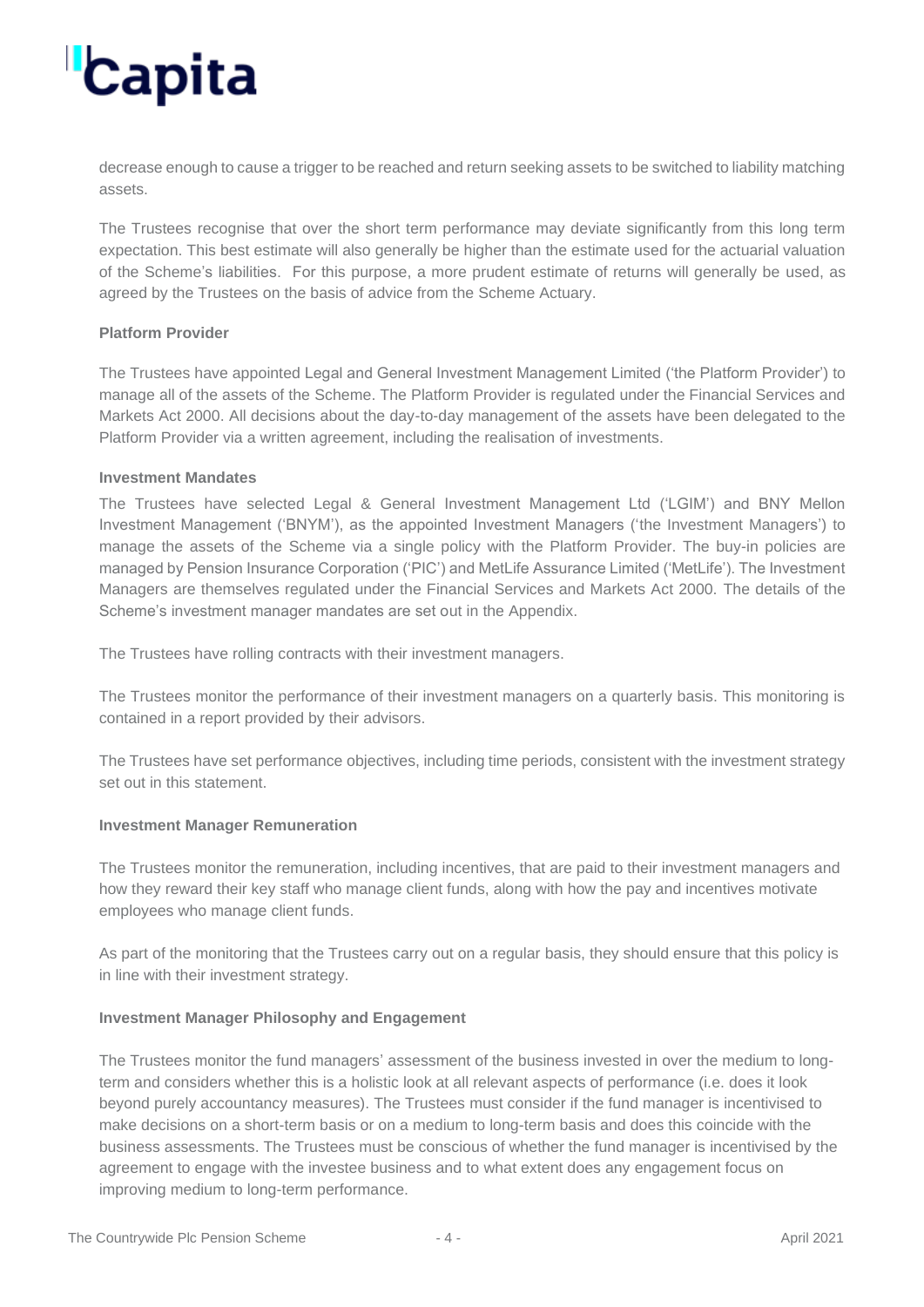#### **Investment Manager Portfolio Costs**

The Trustees will monitor costs of buying, selling, lending and borrowing investments and will look to monitor the costs breakdown annually, as long as the investment managers provide these costs using the Cost Transparency Initiative template. The Trustees will also ensure that, where appropriate, its investment managers monitor the frequency of transactions and portfolio turnover. If there are any targets then the Trustees will monitor compliance with these targets.

#### **Financially material considerations over the Scheme's time horizon**

The Trustees believe that their main duty, reflected in their investment objectives, is to protect the financial interests of the Scheme's members. The Trustees believe that ESG considerations (including but not limited to climate change) and stewardship in the selection, retention and realisation of their investments is an integral part of this duty and can contribute to the generation of good investment returns. Legislation requires that the Trustees form a view of the length of time that they consider is needed for the funding of future benefits by the investments of the scheme. The trustees recognise that this is a defined benefit scheme closed to accrual which is likely to wind up in the near future. Nevertheless, the Trustees believe that an appropriate time horizon for the Scheme will still be over the medium term, which gives plenty of scope for ESG considerations to be financially material.

The Trustees have predominantly elected to invest in pooled funds and cannot, therefore, directly influence the ESG policies, including the day-to-day application of voting rights, of the funds in which they invest. However, the Trustees will consider these policies in all future selections and will seek to deepen their understanding of their existing managers' policies by reviewing these at least annually. In cases where they are dissatisfied with a manager's approach they will take this into account when reviewing them. They are also keen that all their managers are signatories of the UN Principles of Responsible Investment, which is currently the case.

The Trustees believe that stewardship is important, through the exercising of rights (including voting rights) attaching to investments. The Trustees are keen that their managers can explain when, and by what practical methods, the managers monitor and engage with relevant persons about relevant matters in this area. They will be liaising with their managers (including their passive managers) to obtain details of the voting behaviour (including the most significant votes cast on the Trustees' behalf). The Trustees are also keen that their managers are signatories of the UK Stewardship Code. This is currently the case.

The Trustees are aware that ESG and stewardship considerations involve an ongoing process of education for themselves and engagement with their investment managers. To that end they dedicate time regularly to the discussion of this topic and intend to review and renew their approach periodically with the help of their investment consultants, where required. Consequently, the Trustees expect the Plan's Investment Managers to have effective ESG policies (including the application of voting rights) in place and look to discuss the investment managers' ESG policies with them when the managers attend Trustee meetings.

The Trustees will monitor the voting being carried out by investment managers and custodians on their behalf. They will do this by receiving reports from their investment managers which should include details of any significant votes cast and proxy services that have been used.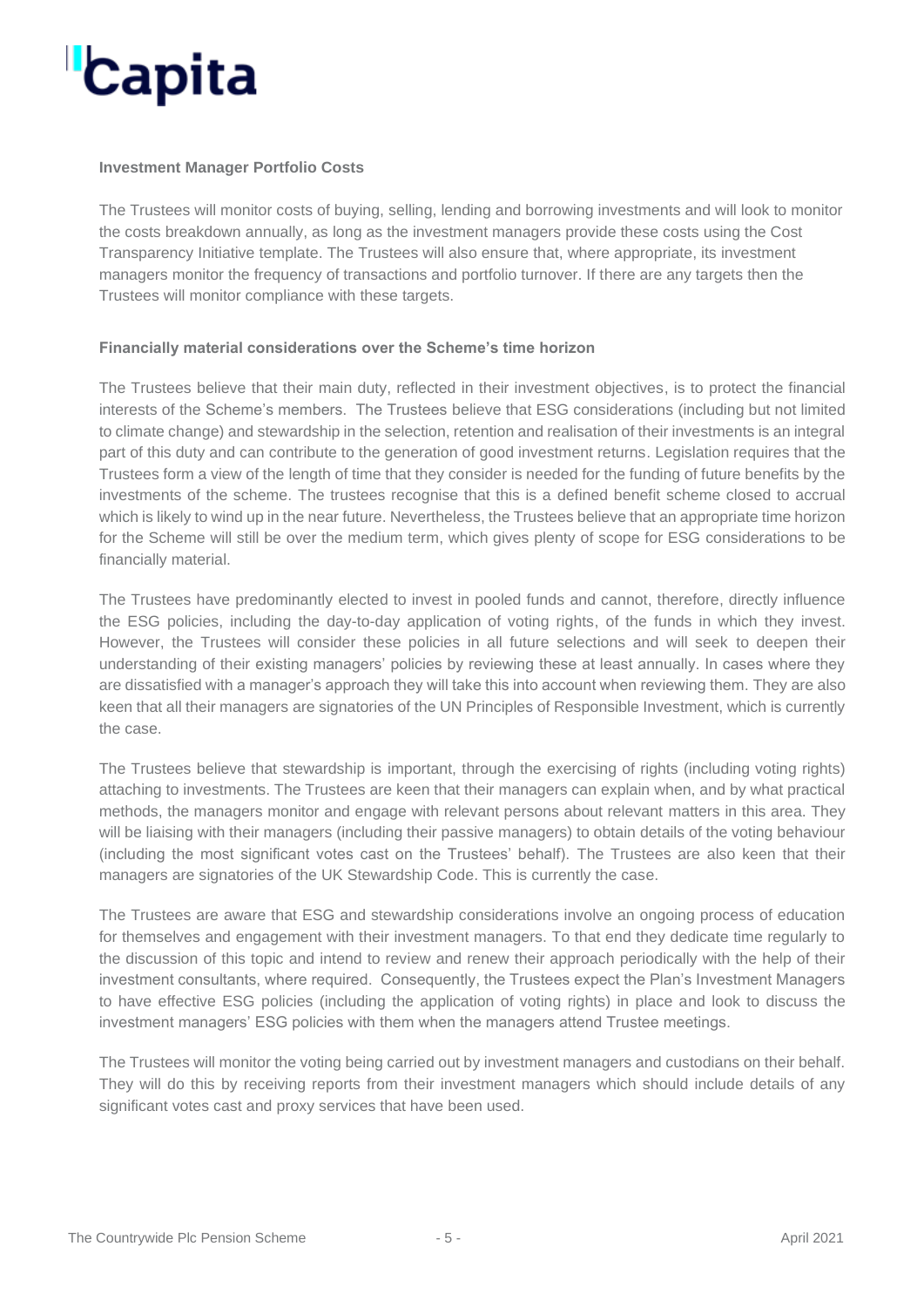Non-financial matters, including members' views are currently not taken into account.

#### **Compliance with Myners' Principles**

In October 2008 the Government published the results of its consultation on revisions to the Myners' principles in response to recommendations made by the National Association of Pension Funds (NAPF) in 2007.

The Trustees believe that they comply with the spirit of the Myners' Principles. There may be some instances of deviation from the published 'Best Practice Guidance' on the Principles where the Trustees believe this to be justified.

#### **Employer-Related Investments**

The Trustees' policy is not to hold any direct employer-related investments as defined in the Pensions Act 1995 (as amended), the Pensions Act 2004 and the Occupational Pension Schemes (Investment) Regulations 2005.

#### **Fee Structures**

The Investment Managers are paid a management fee on the basis of assets under management. The Investment Consultant is paid on a project basis, which may be a fixed fee or based on time cost, as negotiated by the Trustees in the interests of obtaining best value for the Scheme.

#### **Review of this Statement**

The Trustees will review this Statement at least once every three years and without delay after any significant change in investment policy. Any change to this Statement will only be made after having obtained and considered the written advice of someone who the Trustees reasonably believe to be qualified by their ability in and practical experience of financial matters and to have the appropriate knowledge and experience of the management of pension scheme investments.

Ramona Tipnis (fully signed version on file)

**Trustee** 

4 May 2021

Date

**Signed on behalf of the Trustees of the Countrywide Plc Pension Scheme**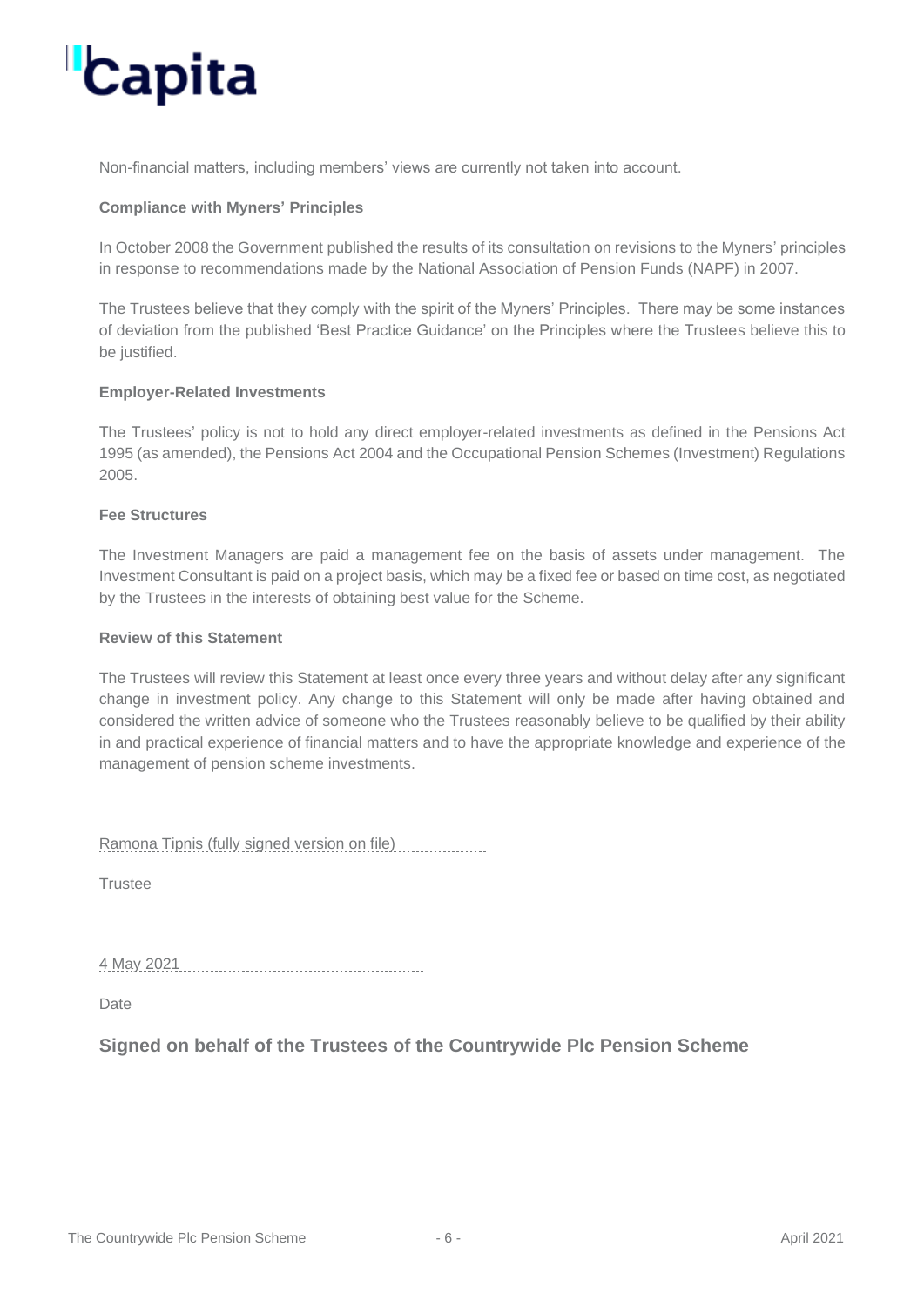### **Appendix 1 – Initial Investment Mandates**

The Trustees have appointed the Investment Managers to manage the assets of the Scheme. The Investment Managers are regulated under the Financial Services and Markets Act 2000. Their mandates are set out below:

| <b>Asset Class</b>        | <b>Investment</b><br><b>Manager</b> | <b>Fund Name</b>                            | <b>Active / Passive</b><br><b>Management</b> | <b>Strategic</b><br><b>Allocation</b><br>% |  |  |
|---------------------------|-------------------------------------|---------------------------------------------|----------------------------------------------|--------------------------------------------|--|--|
| <b>Growth Assets</b>      |                                     |                                             |                                              |                                            |  |  |
| <b>UK Equities</b>        | <b>LGIM</b>                         | Passive<br><b>UK Equity Index</b>           |                                              | 2.0                                        |  |  |
| <b>Overseas Equities</b>  | <b>LGIM</b>                         | N America Equity Index                      | Passive                                      | 2.0                                        |  |  |
|                           | <b>LGIM</b>                         | N America Equity Index-GBP Hedged           | Passive                                      |                                            |  |  |
|                           | <b>LGIM</b>                         | Europe (ex UK) Equity Index                 | Passive                                      |                                            |  |  |
|                           | <b>LGIM</b>                         | Europe (ex UK) Index-GBP Hedged             | Passive                                      |                                            |  |  |
|                           | <b>LGIM</b>                         | Japan Equity Index                          | Passive                                      |                                            |  |  |
|                           | <b>LGIM</b>                         | Japan Equity Index-GBP Hedged               | Passive                                      |                                            |  |  |
|                           | <b>LGIM</b>                         | Asia Pac ex Jap Dev Equity Index            | Passive                                      |                                            |  |  |
|                           | <b>LGIM</b>                         | Asia Pac ex Jap Dev Equity Index-GBP Hedged | Passive                                      |                                            |  |  |
| <b>Diversified Growth</b> | <b>LGIM</b>                         | Diversified Growth Fund                     | Passive                                      | 5.0                                        |  |  |
| Absolute Return Bonds     | <b>BNY Mellon</b>                   | Global Dynamic Bond Fund                    | Active                                       | 7.0                                        |  |  |
|                           |                                     |                                             |                                              |                                            |  |  |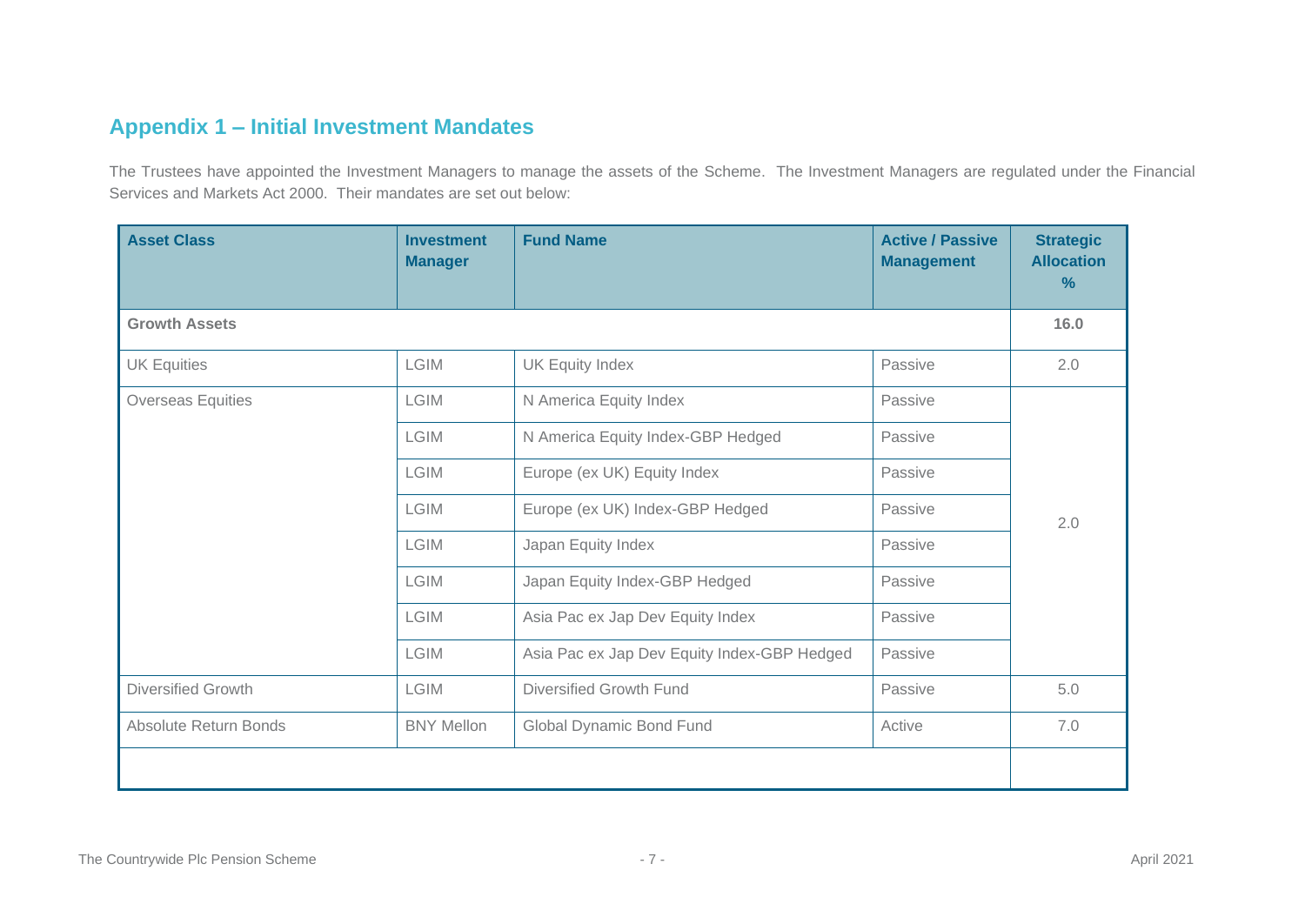| <b>Matching Assets</b>                     |             |                                           |         |      |  |
|--------------------------------------------|-------------|-------------------------------------------|---------|------|--|
| <b>Liability Driven Investment Real</b>    | <b>LGIM</b> | Matching Core Short Duration Real Fund    | Passive | 0.1  |  |
|                                            | <b>LGIM</b> | Matching Core Long Duration Real Fund     | Passive | 0.4  |  |
| <b>Liability Driven Investment Nominal</b> | <b>LGIM</b> | Matching Core Short Duration Nominal Fund | Passive | 0.7  |  |
|                                            | <b>LGIM</b> | Matching Core Long Duration Nominal Fund  | Passive | 2.8  |  |
| Buy-in                                     | <b>PIC</b>  | Buy-in policy                             | Passive | 80.0 |  |
|                                            | MetLife     | Buy-in policy                             | Passive |      |  |
| <b>Total Assets</b>                        |             |                                           |         |      |  |